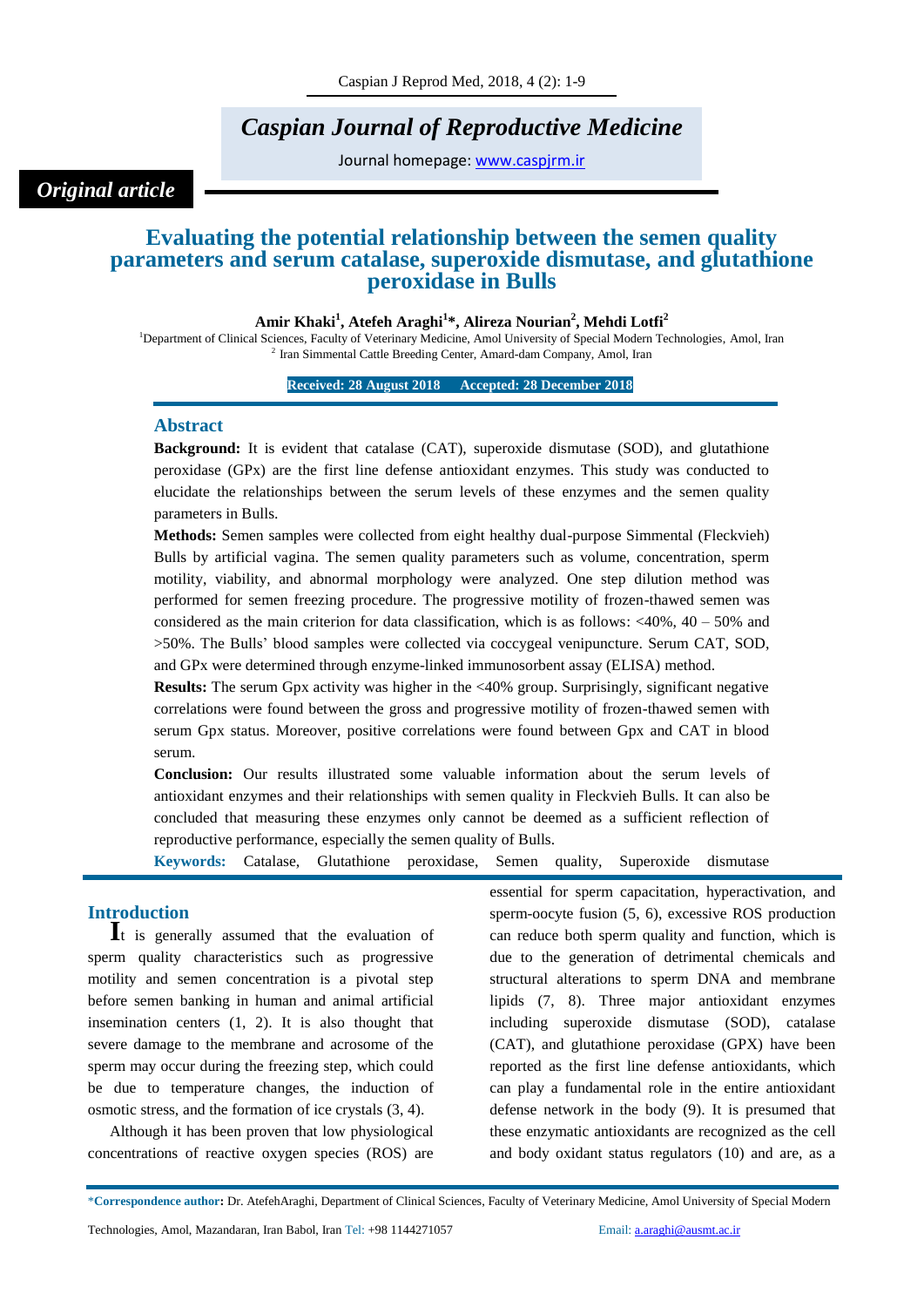

result, regarded as important markers for semen quality assessment in animals such as bulls and buffalos, and in human (11-14). It is widely believed that CAT can reduce the hydrogen peroxide in spermatozoa and seminal plasma (15). It is also assumed that SOD can catalyze the dismutation of superoxide (O2-) radical into either ordinary molecular oxygen (O2) or hydrogen peroxide (H2O2) (16). Glutathione peroxidase (GPx) is a critical enzyme in sperm development and maturation, especially in nuclear compaction and mid-piece structural function (17).

Although there are several studies reporting associations between seminal plasma antioxidant enzymes and semen quality parameters (11, 13, 14, 18- 20), there are some other studies revealing significant associations between serum antioxidant enzymes and semen quality (21-25).The aim of the present study was to determine serum CAT, SOD, and GPx activities in dual purpose Simmental (Fleckvieh) Bulls and their relationships with semen quality parameters.

#### **Materials & Methods**

Animals: A total of eight healthy dual-purpose Simmental (Fleckvieh) Bulls (age range, 2-6 years) were included in this study. The semen samples were collected during routine weekly collection at Iran Simmental Cattle Breeding Center (height above sea level: 47m, longitude: 520 23′57.76′′E, latitude: 360 30′ 18.55′′N) between 8 and 12 A.M over a threemonth period and during winter season. The animals were fed three times per day based on Fleckvieh Bulls' daily diet (silage 18kg, concentrate 9kg, alfalfa 3kg, straw and water ad libitum, Ca 0.74%, P 0.53%, Na 0.49%, Mg 0.29%, Zn 375 ppm, Mn 381/44 ppm, Co 1/01 ppm, Se 2.75 ppm plus mineral and vitamin supplements).

Samples collection and processing: Blood serum (approximately 10 mL) was collected via coccygeal venipuncture from each bull in day 1, day 45, and day 90 of study (three samples from each sire). Blood serums were centrifuged at  $\times$  930 g for 15 minutes; serum samples were collected and stored at -70˚C for biochemical analysis.

Three semen samples from each Bull (total of 24 samples), collected simultaneously with the blood samples, were routinely collected by pre-warmed artificial vagina (46 ˚C in oven). The sexual preparation of bulls was accomplished through three

false mounts by standing for 10 min in the collection area. Semen concentration was measured by SDM photometer (Minitube, Tiefenbach, Germany) calibrated for bull sperm cell counting. To estimate fresh sperm motility, two small drops from diluted semen were put on a glass slide and analyzed using a binocular phase contrast microscope (Minitube, Tiefenbach, Germany) at magnification of ×200 equipped with warm stage. For semen freezing, one step dilution method (room temperature semen packaging) was performed, which is briefly described below:

• Preparation of Pre-extender dilution: gently add the extender (Steridyl CSS, Minitube, Tiefenbach, Germany) to the semen (with ratio of 1:1) and place it in a water bath at 34 ˚C for 10 min.

• Calculation of final extender volume as following formula: Number of doses  $=$  (semen volume  $\times$  semen concentration  $\times$  progressive motile sperm  $\times$ morphologically normal sperm)  $\div$  (sperm per dose [15] million]).

• Preparation of final solution by adding the preextender to the final calculated extender volume and then leave it at room temperature  $(20-24 \degree C)$  for 15 min.

• Packaging the 0.5 ml straws (Minitube, Slovakia) with MPP Uno automated filling and sealing machine (Minitube, Tiefenbach, Germany).

• Equilibration stage: carrying out the packed straws at 4 ˚C for 3 h in refrigerator.

• Freezing stage: putting the equilibrated straws at –120 ˚C for 10 min in MT freezer freezing device (Minitube, Tiefenbach, Germany).

• Storing the frozen semen in liquid nitrogen containers.

Sperm viability and morphology evaluation:

To evaluate spermatozoa viability and morphology, semen samples were stained using eosin-nigrosin (Minitube, Tiefenbach, Germany) and Spermac (Minitube, Wellington, South Africa) staining, respectively. 200 sperms per sample were also examined under 400x magnification.

Computer assisted sperm analysis (CASA):

The motility of frozen thawed sperms was analyzed by CASA software (HooshmandFanavar, Tehran, Iran) after thawing at 37 ˚C for 35-45 second, and the following parameters were evaluated: progressive motility (PM), curvilinear velocity (VCL), straight line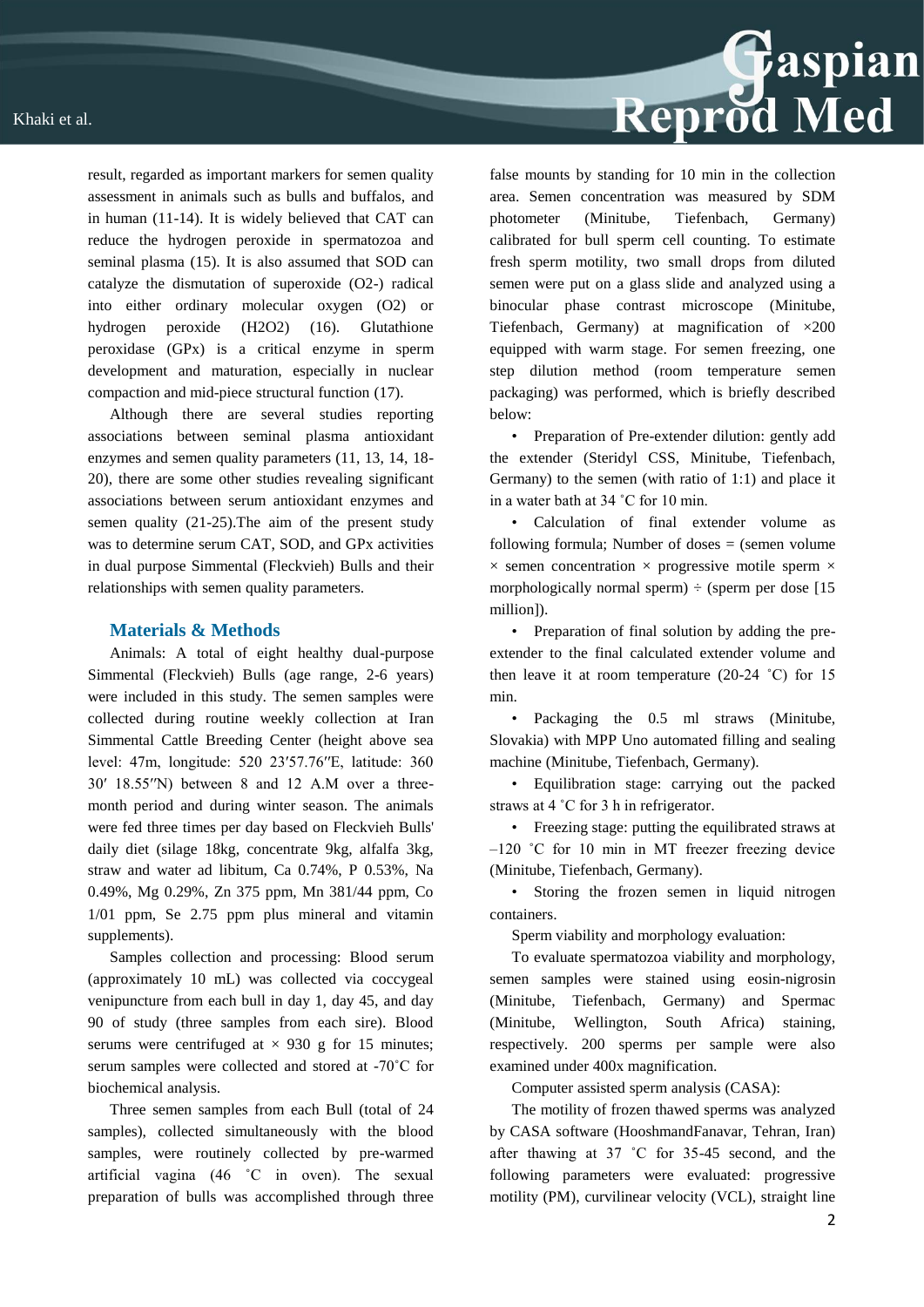

Determination of enzymes status:

Serum Catalase (CAT), superoxide dismutase (SOD), and glutathione peroxidase (GPx) activities were determined using commercial kits (ZellBio GmbH, Germany) based on the manufacturer's instructions.

#### **Statistical analysis:**

All data were expressed as mean  $\pm$  SEM. The correlation interaction was analyzed by Spearman's correlation coefficient test. To better illustrate the interaction between motility with enzymes status and semen quality parameters, the progressive motility of frozen thawed semen (PMFT) was chosen as the main criterion. It is worth mentioning that this was accomplished through a study by Li et al. (2016), which showed that progressive motility was the main predictive factor for semen evaluation (26). Accordingly, samples were divided into three groups:  $\langle 40\% , 40 - 50\% \rangle$  and  $>50\%$ . The differences, betweensubject effects of PMFT various groups compared to sperm characteristics and enzyme status, were determined by the analysis of variance (Welch ANOVA) test.

#### **Results**

Effect of sperm characteristics and blood enzymatic status:

The level of semen quality parameters and serum enzyme activities in 24 blood and semen samples of 8 Fleckvieh Bulls are represented in Table 1. There were significant differences in sperm viability before freezing (VBF), sperm Mid-piece abnormality before freezing (Mid-piece BF), Tail abnormality of frozenthawed spermatozoa (Tail FT), Frozen-thawed sperm viability (VFT) and serum Gpx in different motility groups, which are all shown in Table.1. The viability before and after freezing was considerably higher in " $>50\%$ " and "40%-50%" groups, respectively. The morphological abnormality evaluation of the

parameters also revealed a meaningful increase at midpiece BF and tail FT in "˂40%" group. Moreover, Gross motility before freezing (GMBF), Progressive motility before freezing (PMBF), the gross motility of frozen-thawed semen (GMFT), the progressive motility of frozen-thawed semen (PMFT), the average path velocity of frozen-thawed semen (VAPFT), the curvilinear velocity of frozen-thawed semen (VCLFT), the straight line velocity of frozen-thawed semen (VSLFT), the linearity of frozen-thawed semen (LINFT), the lateral head displacement of frozenthawed semen (ALHFT), the beat cross frequency of frozen-thawed semen (BCFFT), the degrees of deviation of frozen-thawed semen (MADFT), and the frozen-thawed sperm viability (VFT) of the group "˂40%" were all significantly lower than those of the other two groups. GMFT, VAPFT, VCLFT, VSLFT, and Tail FT in group "40% - 50%" were significantly lower than ">50%". VBF of group "<40%" was significantly lower than the "40% - 50%" group. Midpiece BF of "˃50%" group was significantly lower than "˂40%" group.

Reprod Med

The level of Gpx activity in serum was significantly higher in less than 40% group, compared with other groups. Although there were no statistically significant differences between the activities of serum antioxidant enzymes and three PMFT groups, the levels of serum CAT and SOD activities were slightly higher in ˂40%" group, compared with 40-50% and more than 50% groups.

Correlation between, scrotal circumference, sperm parameters, and serum enzymatic status:

The results of the correlations between sperm quality characteristics and serum antioxidant enzymes in 8 Fleckvieh bulls are represented in Table 2. It was found that fresh sperm motility was associated with frozen-thawed sperm motility parameters and Gpx, the abnormal morphology of frozen-thawed spermatozoa (AMFT), the head abnormality of frozen-thawed spermatozoa (Head FT), and the mid-piece abnormality of frozen-thawed spermatozoa (Mid-piece FT). Surprisingly, significant negative correlations were detected between PMFT, GMFT, VAPFT and ALHFT with Gpx status. There were, nonetheless, positive correlations between Gpx and CAT activities in blood serum.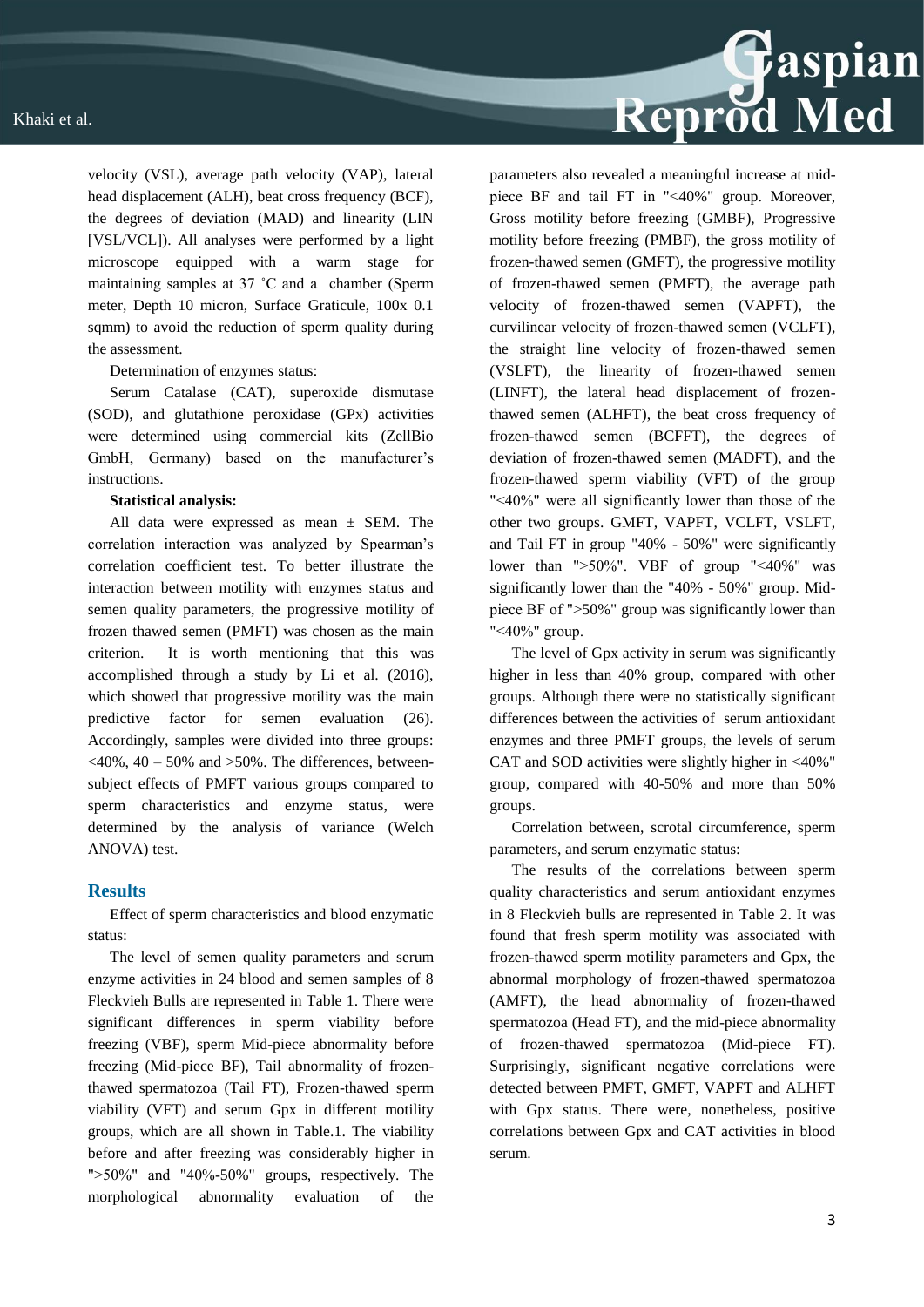| Table 1. Semen quality parameters and serum enzyme levels in 24 blood and semen samples      |
|----------------------------------------------------------------------------------------------|
| of 8 dual-purpose Simmental (Fleckvieh) Bulls (data are presented as the mean $\pm$ standard |
| error).                                                                                      |

| <b>Parameters</b>                                      | More than 50              | $40 - 50$                 | Less than 40               |
|--------------------------------------------------------|---------------------------|---------------------------|----------------------------|
| Scrotal circumference (Cm)                             | $42.8 \pm 1.4^a$          | $42.3 \pm 1.0^a$          | $42.3 \pm 1.5^a$           |
| Semen volume (ml)                                      | $6.7 \pm 1.29^{\text{a}}$ | $8.4 \pm 1.4^a$           | $9.2 \pm 1.6^a$            |
| Semen concentration $(\times 10^6$ /ml)                | $1420.1 \pm 130.3^a$      | $1495.3 \pm 119.8^a$      | $1342.3 \pm 99.9^a$        |
| Gross motility before freezing (%)                     | $82.6 \pm 1.3^a$          | $79.8 \pm 0.2^a$          | $69.3 \pm 2.9^b$           |
| Progressive motility before freezing (%)               | $77.6 \pm 1.3^a$          | $74.8 \pm 0.3^{\circ}$    | $61.0 \pm 2.8^b$           |
| Viability before freezing (%)                          | $86.0 \pm 1.3^{ab}$       | $87.3 \pm 1.4^{\circ}$    | $71.6 \pm 5.7^b$           |
| Abnormal morphology before freezing (%)                | $7.6 \pm 1.5^a$           | $7.8 \pm 1.8^a$           | $12.9 \pm 2.8^a$           |
| Head abnormality before freezing (%)                   | $1.9 \pm 0.6^a$           | $3.4 \pm 1.8^a$           | $3.8 \pm 1.2^a$            |
| Mid-piece abnormality before freezing (%)              | $0.9 \pm 0.3^b$           | $1.4 \pm 0.3^{ab}$        | $2.2 \pm 0.4^a$            |
| Tail abnormality before freezing (%)                   | $4.3 \pm 1.0^a$           | $2.6 \pm 0.5^a$           | $5.7 \pm 1.6^a$            |
| Cytoplasmic droplet before freezing (%)                | $0.4 \pm 0.2^a$           | $0.5 \pm 0.1^a$           | $0.7 \pm 0.2^{\text{a}}$   |
| Gross motility of frozen-thawed semen (%)              | $80.6 \pm 1.8^a$          | $70.5 \pm 0.9^b$          | $46.9 \pm 5.3^c$           |
| Progressive motility of frozen-thawed semen (%)        | $56.6 \pm 2.4^{\circ}$    | $46.3 \pm 1.4^a$          | $25.1 \pm 4.2^b$           |
| Average path velocity of frozen-thawed semen (µm/s)    | $52.1 \pm 2.1^a$          | $40.8 \pm 1.1^b$          | $24.1 \pm 3.9^c$           |
| Curvilinear velocity of frozen-thawed semen (µm/s)     | $72.4 \pm 3.5^a$          | $56.9 \pm 2.1^b$          | $36.1 \pm 5.8^{\circ}$     |
| Straight line velocity of frozen-thawed semen (µm/s)   | $46.0 \pm 1.9^a$          | $35.9 \pm 1.0^{b}$        | $19.9 \pm 3.6^{\circ}$     |
| Linearity of frozen-thawed semen (%)                   | $55.7 \pm 1.7^{\circ}$    | $47.7 \pm 1.2^a$          | $30.2 \pm 3.7^b$           |
| Lateral head displacement of frozen-thawed semen (µm)  | $2.9 \pm 0.2^a$           | $2.3 \pm 0.1^a$           | $1.7 \pm 0.2^b$            |
| Beat cross frequency of frozen-thawed semen (Hz)       | $1.2 \pm 0.1^a$           | $0.9 \pm 0.0^a$           | $0.5 \pm 0.1^b$            |
| Degrees of deviation of frozen-thawed semen            | $29.9 \pm 2.1^a$          | $25.5 \pm 1.8^a$          | $16.6 \pm 3.1^b$           |
| Frozen-thawed sperm viability (%)                      | $70.4 \pm 3.0^a$          | $70.0 \pm 2.9^{\text{a}}$ | $39.5 \pm 3.8^b$           |
| Abnormal morphology of frozen-thawed spermatozoa (%)   | $7.8 \pm 1.5^a$           | $8.3 \pm 2.0^a$           | $20.1 \pm 5.5^a$           |
| Head abnormality of frozen-thawed spermatozoa (%)      | $1.5 \pm 0.4^{\text{a}}$  | $2.7 \pm 0.9^a$           | $6.47 \pm 2.14^a$          |
| Mid-piece abnormality of frozen-thawed spermatozoa (%) | $1.5 \pm 0.3^{\circ}$     | $1.79 \pm 0.5^{\text{a}}$ | $2.65 \pm 0.49^{\text{a}}$ |
| Tail abnormality of frozen-thawed spermatozoa (%)      | $4.3 \pm 1.1^a$           | $3.5 \pm 1.1^b$           | $10.43 \pm 2.89^{ab}$      |
| Cytoplasmic droplet of frozen-thawed spermatozoa (%)   | $0.6 \pm 0.2^a$           | $0.3 \pm 0.2^a$           | $0.71 \pm 0.25^{\text{a}}$ |
| Serum catalase (U/ml)                                  | $15.9 \pm 3.0^a$          | $17.9 \pm 4.5^{\circ}$    | $20.23 \pm 6.07^a$         |
| Serum superoxide dismutase (U/ml)                      | $8.85 \pm 0.5^{\circ}$    | $8.5 \pm 0.7^{\circ}$     | $10 \pm 1.07^{\rm a}$      |
| Serum glutathione peroxidase (U/ml)                    | $1.69 \pm 0.5^{\circ}$    | $2.60 \pm 1.0^{ab}$       | $4.86 \pm 0.95^b$          |

Different letters in the same line indicate a significant difference between the groups ( $p < 0.05$ ).

Gaspian<br>Reprod Med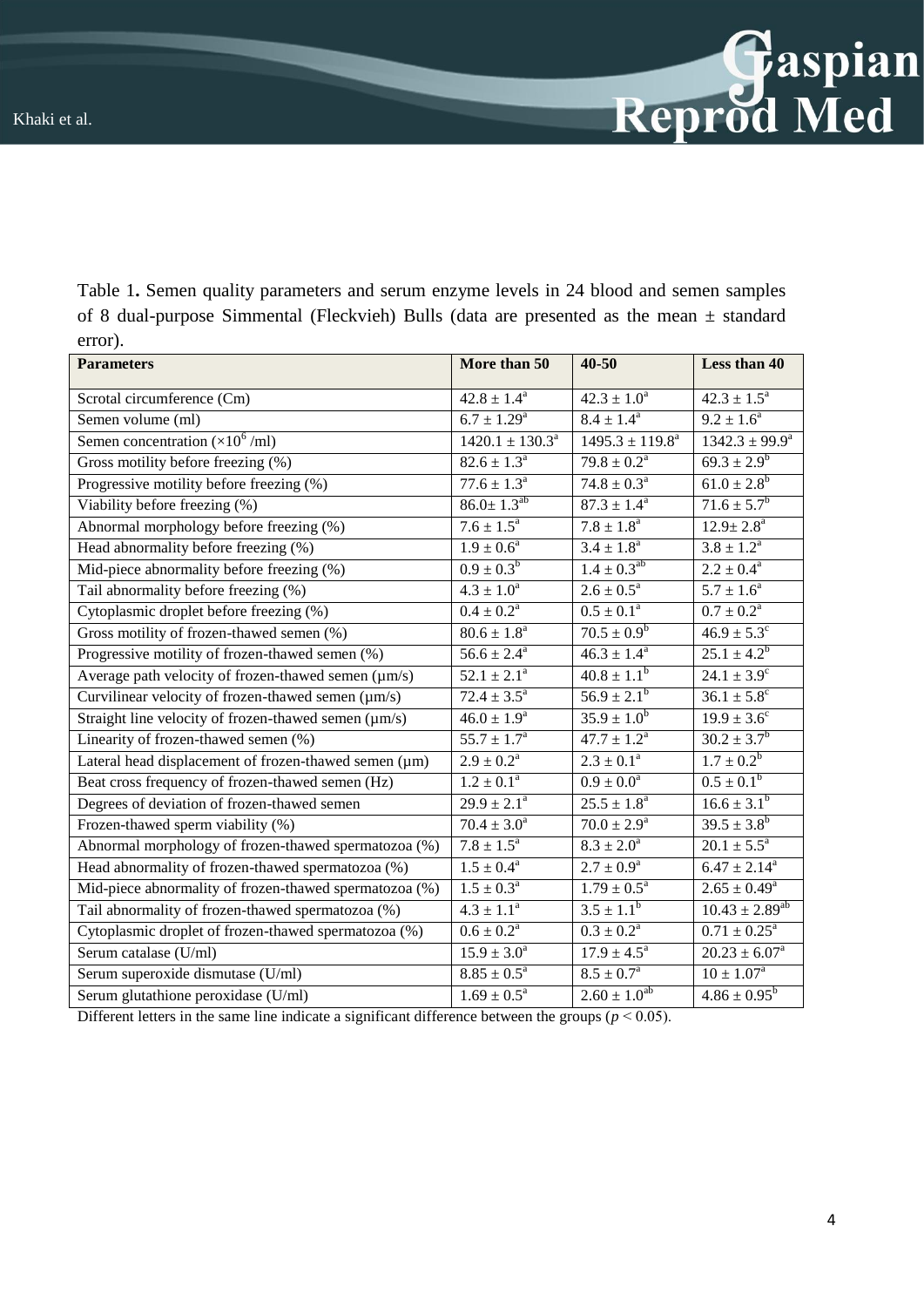

Table 2. Correlation coefficients of sperm quality characteristics and serum antioxidants in 24 blood and semen samples of 8 dual-purpose simmental (Fleckvieh) Bulls.

| ś                                   | ĕ       | ×       | $-05$  | Ŗ            | ş             | H      | ş           | Ş           | ۹              | Ş      | 8                 | ş      | ş             | ş       | ţ     | ķ    | $-26$       | ş      | ă    | ٩   | Ħ | Ş            | SQ-         | h      | Ş  | ă  | q | ۹  |   |                                                                                                                                                                                                                                                                                                                                                                                                                                                                                                                                                                                                                 |
|-------------------------------------|---------|---------|--------|--------------|---------------|--------|-------------|-------------|----------------|--------|-------------------|--------|---------------|---------|-------|------|-------------|--------|------|-----|---|--------------|-------------|--------|----|----|---|----|---|-----------------------------------------------------------------------------------------------------------------------------------------------------------------------------------------------------------------------------------------------------------------------------------------------------------------------------------------------------------------------------------------------------------------------------------------------------------------------------------------------------------------------------------------------------------------------------------------------------------------|
| 8                                   | 50      | ş       | - 409  | ē            | Ŗ             | Ŗ      | ř           | ۹           | ş              | ŋ      | Ę                 | ę      | Ę             | So.     | ĕ     | Ş.   | Ş           | SD.    | SO.  | ĭ   | H | ğ            | ۹           | Ħ      | Ę  | ş  | ş |    |   |                                                                                                                                                                                                                                                                                                                                                                                                                                                                                                                                                                                                                 |
| 3                                   | ę       | ą       | ą      | Ş            | Ş             | S      | Ş           | Ŗ           | ą              | -.06   | ş                 | Ş      | ş             | Ę       | 80.00 | 50   | ą           | ş      | 8    | ទុ  | ş | \$           | ş           | Ř      | 80 | ă  |   |    |   |                                                                                                                                                                                                                                                                                                                                                                                                                                                                                                                                                                                                                 |
| Œ                                   | Ą       | S.      | Ę      | ñ            | 3             | ş      | ۹           | ă           | ã              | ă      | 莴                 | ę      | ă             | Ę       | ę     | Į    | 90          | ş      | ş    | ş   | Ŗ | q            | Ŋ           | ă      | Į  |    |   |    |   |                                                                                                                                                                                                                                                                                                                                                                                                                                                                                                                                                                                                                 |
| E                                   | H       | Ş       | 3      | ş            | h             | ţ      | ì,          | 莴           | Ę              | ģ      | ą                 | ŧ      | ij            | ž       | Ŗ     | ķ    | 36          | ž      | ٦    | ٩   | Ę | 5            | q           | Ą      |    |    |   |    |   |                                                                                                                                                                                                                                                                                                                                                                                                                                                                                                                                                                                                                 |
| <b>Spyce</b>                        | ê       | ą       | ş      | 39           | þ             | Ŗ      | R           | ٩           | ķ              | ₹      | ą                 | ķ      | ķ             | ţ       | ş     | ķ    | Ş           | ŧ      | ş    | ķ   | ۴ | Ę            | ų           |        |    |    |   |    |   |                                                                                                                                                                                                                                                                                                                                                                                                                                                                                                                                                                                                                 |
| )<br>Haid                           | - 08    | ۹       | Ą      | ę            | 9             | 39     | ş           | Ġ,          | 'n             | ą      | q                 | Ŗ      | ķ             | ķ       | Ŗ     | ķ    | -50         | ۲      | Ş    | þ   | ş | Ę            |             |        |    |    |   |    |   |                                                                                                                                                                                                                                                                                                                                                                                                                                                                                                                                                                                                                 |
| <b>THING</b>                        | ë       | -004    | 560>   | Ş            | 388-          | 597    | 316         | š           | ķ              | 393    | $\frac{205}{205}$ | 5      | 540           | $-446$  | 532   | -307 | -388-       | $-423$ | -540 | 591 | 3 |              |             |        |    |    |   |    |   |                                                                                                                                                                                                                                                                                                                                                                                                                                                                                                                                                                                                                 |
| ă                                   | ş       | Ą       | Ş      |              |               |        |             |             | ķ              | 9      | ŋ                 |        |               |         |       |      |             |        |      |     |   |              |             |        |    |    |   |    |   | Semen volume (Vol), Semen concentration (Con), Gross motility before freezing (GMBF). Progressive motility before freezing<br>abnormality of frozen-thawed spermatozoa (Head FT). Mid-piece abnormality of frozen-thawed spermatozoa (Mid-piece FT).<br>Abnormal morphology before freezing (AMBF), Head abnormality before freezing (Head BF), Mid-piece abnormality before<br>before freezing (Tail BF), Cytoplasmic droplet before freezing (Cy.D BF), Gross motility of frozen-thawe<br>en (PMFT). Average path velocity of frozen-thaved semen (VAPFT). Curvilinea velocity of frozen-thaved semen (VCLFT) |
| Ě                                   | Ħ       | ş       | g      | Ŗ            | ķ             | 3<br>ŧ | F<br>ş      | ۶<br>ş      |                | ុ      | ş                 | R      | Ņ             | š.      | Ŗ     | ķ    | ą           | M      | Ŗ    | ķ   |   |              |             |        |    |    |   |    |   |                                                                                                                                                                                                                                                                                                                                                                                                                                                                                                                                                                                                                 |
|                                     | Ĥ       | Ķ       |        | Ą            | k             | h      | ۶           | ž           | 5<br>ķ         | Ą      |                   | å      | ä             | ă       | Ŗ     | ķ    | 39          |        | 78.  |     |   |              |             |        |    |    |   |    |   |                                                                                                                                                                                                                                                                                                                                                                                                                                                                                                                                                                                                                 |
| ĝ                                   |         |         | ş      | à            | ė             |        |             |             |                |        | ş                 | å      | ä             | ķ       | ķ     | ķ    | 38.         | S      |      |     |   |              |             |        |    |    |   |    |   |                                                                                                                                                                                                                                                                                                                                                                                                                                                                                                                                                                                                                 |
| Ę                                   | H       | Ķ       | q      | å            | k             | ă      | ń           | ş           | ģ              | Ş      | g                 | à      | ė             | S       | Ŗ     | ģ.   | ä           |        |      |     |   |              |             |        |    |    |   |    |   |                                                                                                                                                                                                                                                                                                                                                                                                                                                                                                                                                                                                                 |
| <b>IVIN 4VA 18A</b>                 | Ĥ<br>ă, | ۹<br>ij | ą<br>ë | Ř            | ä             | å<br>ę | ş           | ÿ<br>ÿ      | ٦<br>۶         | ş<br>ą | ş<br>Ę            |        | ķ             | B)      | R     | 늨    |             |        |      |     |   |              |             |        |    |    |   |    |   |                                                                                                                                                                                                                                                                                                                                                                                                                                                                                                                                                                                                                 |
|                                     | H       | ij      | Ş      | à<br>à       | 'n<br>k       | ą      | Ş<br>ÿ      | ę           | $\frac{1}{36}$ | ą      | ą                 | ĥ<br>S | S<br>ξ        | š<br>ļ. | B     |      |             |        |      |     |   |              |             |        |    |    |   |    |   |                                                                                                                                                                                                                                                                                                                                                                                                                                                                                                                                                                                                                 |
|                                     | 4       | 9       | 4      | k            | ķ             | å      | ş           | ş           | ģ              | Ş      | Ş                 | h      | ່ສຸ           |         |       |      |             |        |      |     |   |              |             |        |    |    |   |    |   |                                                                                                                                                                                                                                                                                                                                                                                                                                                                                                                                                                                                                 |
| TOA LERK LERCE FOR SOFIEL FIRE      | Ĥ       | ž       | Ş      | à            | k             | å      | ž           | ž           | 5              | Ę      | Ę                 | à      |               |         |       |      |             |        |      |     |   |              |             |        |    |    |   |    |   |                                                                                                                                                                                                                                                                                                                                                                                                                                                                                                                                                                                                                 |
|                                     | Ĥ       | Ş       | ă      | à            | b             | å      | ž           | ž           | 5              | ۹      | ă                 |        |               |         |       |      |             |        |      |     |   |              |             |        |    |    |   |    |   |                                                                                                                                                                                                                                                                                                                                                                                                                                                                                                                                                                                                                 |
|                                     | h       | q       | ş      | ş            | ij            | ۶      | Ŗ           | ă           | Ę              | ទុ     |                   |        |               |         |       |      |             |        |      |     |   |              |             |        |    |    |   |    |   |                                                                                                                                                                                                                                                                                                                                                                                                                                                                                                                                                                                                                 |
|                                     | š       | ş       | ą      |              | Ş             | Ş      | ķ           | ă           | ų              |        |                   |        |               |         |       |      |             |        |      |     |   |              |             |        |    |    |   |    |   |                                                                                                                                                                                                                                                                                                                                                                                                                                                                                                                                                                                                                 |
|                                     |         | H       | ş      | ş            | ķ             | ş      | ĥ           | ą           |                |        |                   |        |               |         |       |      |             |        |      |     |   |              |             |        |    |    |   |    |   | Straight line velocity of frozen-thawed semen (VSLFT), linearity of frozen-thawed semen (LINFT), Lateral head displacement of frozen-thawed semen (ALHFT), Beat cross<br>frequency of frozen-thawed semen (BCFFT), Degrees of dev<br>Tail abnormality of frozen-thawed spermatozoa (Tail FT). Cytoplasmic droplet of frozen-thawed spermatozoa (Cy.D FT), sen m catalase (CAT), serum superoxide dismutase<br>(SOD), serum glutathione peroxides (GPx)Spearman correlation analysis, $p \le 0.05$ and $\Gamma_p \le 0.01$ .                                                                                     |
| <b>Seat</b>                         | šDr     | Ş       | Ŋ      | ş            | $\frac{3}{2}$ | F      | ķ           |             |                |        |                   |        |               |         |       |      |             |        |      |     |   |              |             |        |    |    |   |    |   | freezing (Mid-piece BF), Tail abnormality<br>Progressive motility of frozen-thawed sem-<br>frozen-thawed spermatozoa (AMFT), Head                                                                                                                                                                                                                                                                                                                                                                                                                                                                               |
|                                     | ۹       | ŋ       | Ę      | ę            | -26           | ķ      |             |             |                |        |                   |        |               |         |       |      |             |        |      |     |   |              |             |        |    |    |   |    |   |                                                                                                                                                                                                                                                                                                                                                                                                                                                                                                                                                                                                                 |
|                                     | ă       | q       | ş      | й            | 26            |        |             |             |                |        |                   |        |               |         |       |      |             |        |      |     |   |              |             |        |    |    |   |    |   |                                                                                                                                                                                                                                                                                                                                                                                                                                                                                                                                                                                                                 |
| <b>RENT REALISTIC RENT PROJEADS</b> | 9       | š6°     | 80.    | h            |               |        |             |             |                |        |                   |        |               |         |       |      |             |        |      |     |   |              |             |        |    |    |   |    |   | Abbreviations: Scrotal circumference (SC),<br>(PMBF), Viability before freezing (VBF),                                                                                                                                                                                                                                                                                                                                                                                                                                                                                                                          |
|                                     | 90-     | à       | Ę      |              |               |        |             |             |                |        |                   |        |               |         |       |      |             |        |      |     |   |              |             |        |    |    |   |    |   |                                                                                                                                                                                                                                                                                                                                                                                                                                                                                                                                                                                                                 |
|                                     | ñ       | 8       |        |              |               |        |             |             |                |        |                   |        |               |         |       |      |             |        |      |     |   |              |             |        |    |    |   |    |   |                                                                                                                                                                                                                                                                                                                                                                                                                                                                                                                                                                                                                 |
|                                     | 36<br>u |         |        |              |               |        |             |             |                |        |                   |        |               |         |       |      |             |        |      |     |   |              |             |        |    |    |   |    |   |                                                                                                                                                                                                                                                                                                                                                                                                                                                                                                                                                                                                                 |
|                                     | ă       | Vol.    | Ğ      | <b>Conta</b> | <b>SIER</b>   | ŝ      | <b>RINA</b> | <b>Head</b> | <b>Ring</b>    | H      | ð,                | Ē      | <b>Editor</b> | ţ       | ğ     | ŝ    | <b>GYTK</b> | ALH    | ğ    | Ě   | Ę | <b>RANDA</b> | <b>Head</b> | Nisl.p | þ  | ð. | 3 | \$ | ő |                                                                                                                                                                                                                                                                                                                                                                                                                                                                                                                                                                                                                 |

5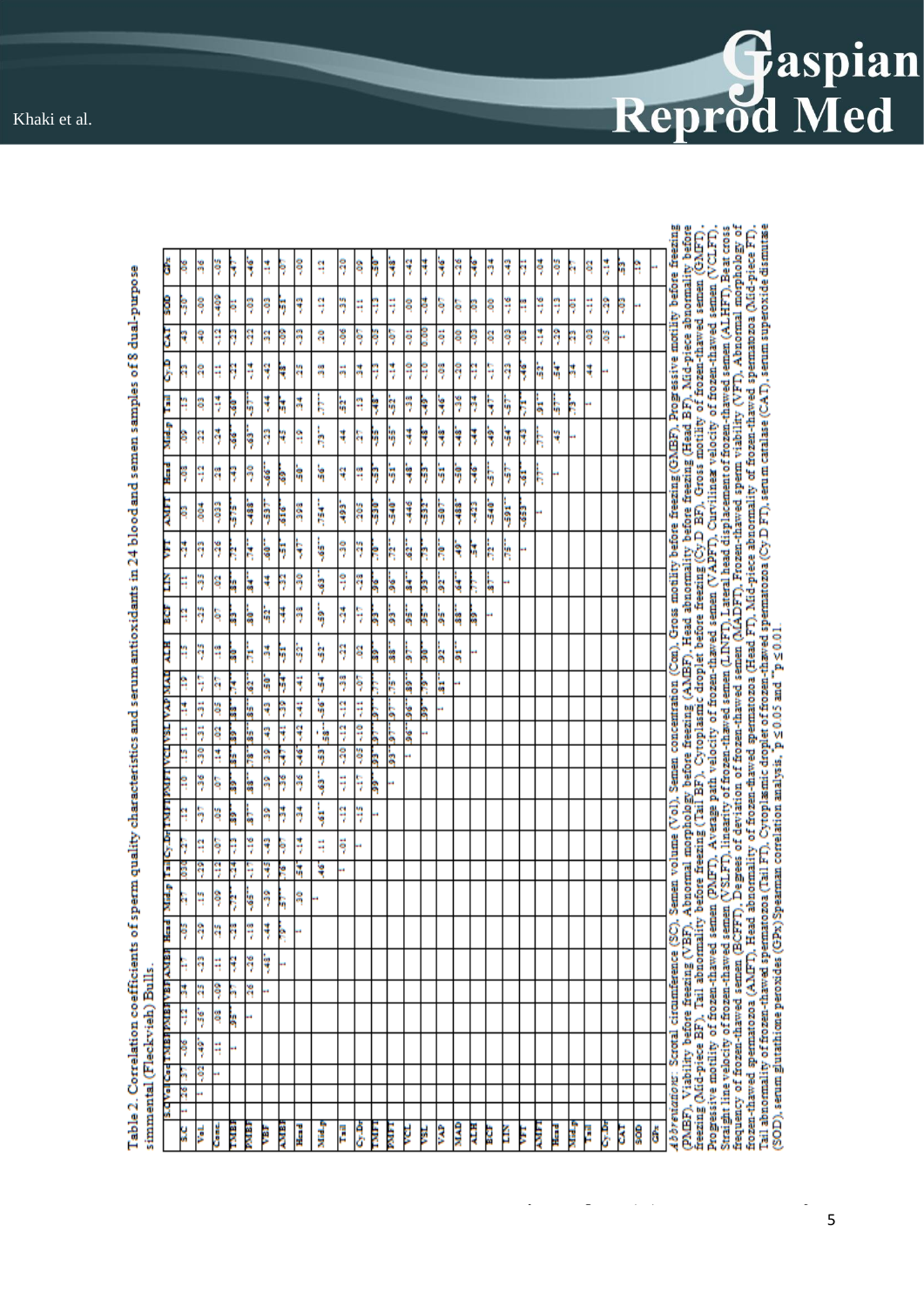cells contain minimal amounts of cytoplasmic antioxidant enzymes and, as a result, have limited capability for protecting the sperm tail plasma membrane from oxidative damage (28). It is also thought that sperm protection against oxidative stress heavily depends on seminal plasma antioxidant scavengers, which are themselves dependent on the entire body antioxidant capacity (29). Although some of the seminal plasma constituents are specified to it, most of its components are derived from blood (30). The determination of both semen and blood oxidative status has recently been recommended as a suitable method for the evaluation of the sperm function and fertility ability (24).

In human, it has been shown that serum TAC was significantly lower in infertile men compared to fertile ones (31). It is assumed that low serum antioxidant levels could reduce seminal plasma antioxidant capacity and could, therefore, result in increased abnormalities in the tails of spermatozoa in infertile men (31). The results of our study showed that the bulls' serum Gpx levels in the group of "˂40%" were higher than those of the other two groups. Also, according to the results, GPx had a negative correlation with gross and progressive motility as well as some CASA parameters such as VAP and ALH in frozenthawed semen. To the best of our knowledge, this is the first report about the correlation between serum GPx activity and semen quality parameters in Fleckvieh Bulls.

There are controversial reports in the literature with regard to GPx activity in seminal plasma in human. Several studies have shown that seminal activity of GPx does not significantly correlate with semen quality parameters, and that there is no difference in the levels of GPx activity between normal fertile and oligozoospermicor asthenozoospermic men (32, 33). Others have, nevertheless, reported that GPx activity in healthy men is 10 times higher than that of infertile ones (34). It is worth noting that, in the case of Holstein and Jersey bulls, there was no relationship found between GPx and SOD with regard to frozenthawed sperm progressive motility (20).

In our study, no significant differences were found in the activity of SOD in three different groups under study. Several human studies have also reported that there were no statistically significant differences between the semen SOD levels of asthenozoospermic or oligozoospermic patients and those of normal fertile men (32, 35). Furthermore, no correlations between SOD and sperm motility and semen concentration have ever been found (36). On the other hand, it has been reported that the seminal activity of SOD in oligozoospermic and infertile patients is more than that of normozoospermic and fertile men (37, 38). Although there were no significant differences in serum SOD in the three PMFT groups in our study, the levels of this enzyme were slightly higher in "˂40%" group than the other two groups.

 Contrary to our findings, Shamsi et al. reported that there was a positive correlation between serum SOD and CAT with sperm count and a negative correlation of serum CAT with abnormal morphology and the percentage of dead spermatozoa in both fertile and infertile men. On the other hand, they also reported that there was a significant difference between the levels of antioxidants in the blood of patients compared with that of the control group (24). The contradiction between our findings and those of Shamsi's study may be due to the difference in the nature of the experimental model (bulls versus men). From a different angle, it could be attributed to the fact that they worked on both fertile and infertile men, but our study was conducted just on normal healthy Bulls, which were divided into three groups based on sperm progressive motility after thawing.

It is worth mentioning that we found no correlation between serum CAT activities and semen quality parameters in Fleckvieh Bulls. To the best of our knowledge, this is the first report on the relationship between Fleckvieh Bulls' serum CAT and semen quality parameters. Although a positive correlation between ROS production and catalase activity in human seminal plasma has been reported (15), Zini et al. (2002) claimed that there was no correlation between catalase activity and semen volume (39).

Benedetti et al. (2012) also demonstrated that the blood plasma total antioxidant capacity (TAC) levels of infertile men were significantly lower than those of normal fertile men and that there was a strong positive correlation between blood and seminal plasma antioxidants (21). These findings had already been proven by semen antioxidant analysis, indicating that seminal excessive ROS could disrupt both motility (40) and the normal morphology of spermatozoa (30). Although these correlations were not observed in our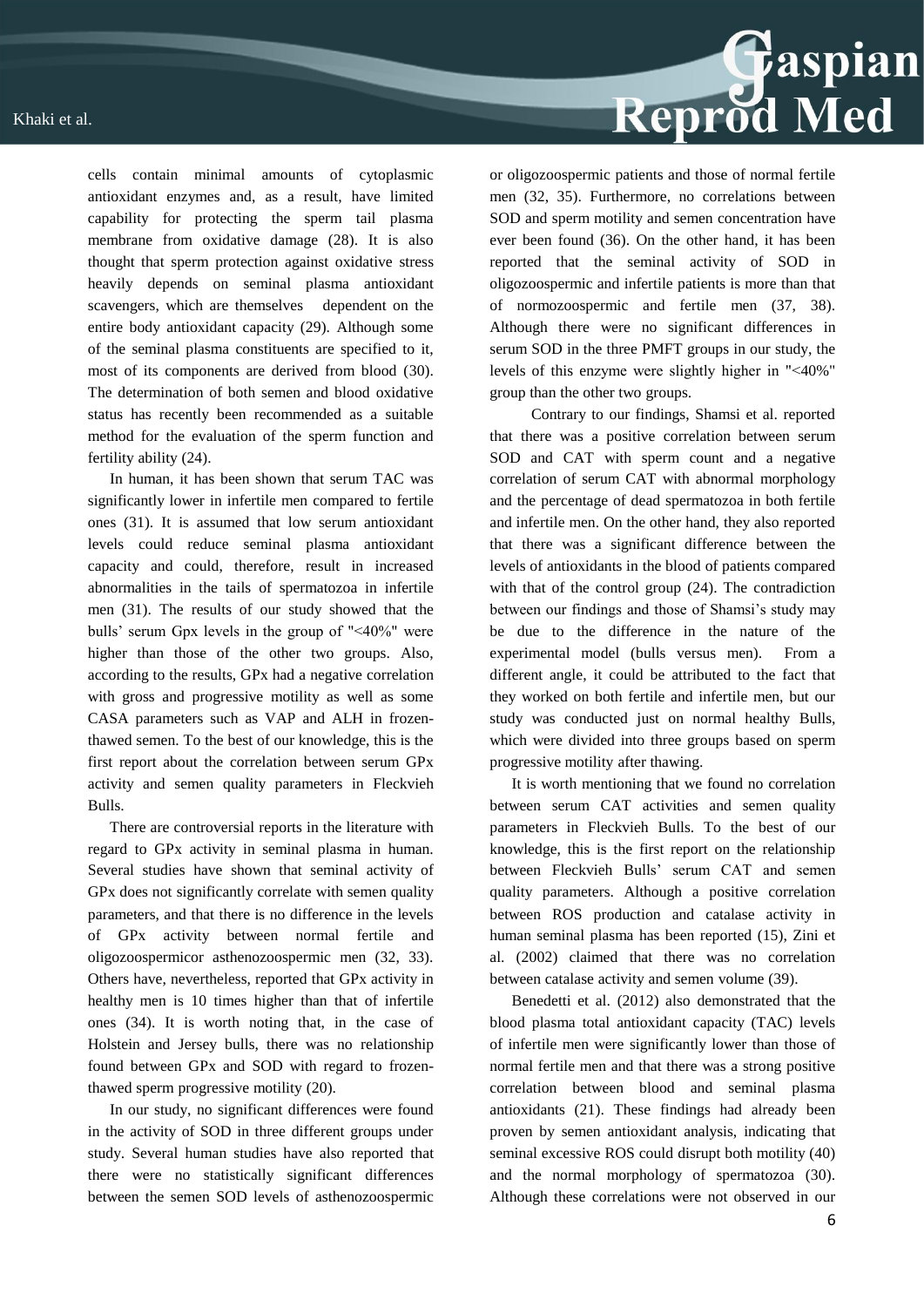

## **Conclusion**

Our study revealed considerable information about serum antioxidant enzymes and their differences in three PMFT groups as well as their correlations with semen quality parameters. We found that the Fleckviehbulls' serum Gpx levels were higher in the low progressive motility of frozen-thawed semen group than the moderate and good progressive motility groups. We also found that serum GPx had a negative correlation with gross and progressive motility as well as with VAP and ALH in frozen-thawed semen. In conclusion, the results of our study demonstrated that utilizing serum antioxidant enzymes measurement only is not sufficient for evaluating the breeding soundness or semen quality of the bulls. It is imperative that both the serum and seminal plasma oxidants as well as antioxidant agents be investigated so as to better understand the relationships between them and the quality of spermatozoa.

#### **Acknowledgements**

This research was supported by a research grant from the Amol University of Special Modern Technologies, Amol, Iran. We would like to thank the authorities in Iran Simmental Cattle Breeding Center (Amard Dam Tabarestan [ADT] Company), especially Mr. Heshmat Allah Jamali, the CEO of the ADT Co., who is the first person who officially imported the frozen semen and embryo of Fleckvieh breed to Iran in 1991 and 2000. In addition, we sincerely thank the employees of Iran Simmental Cattle Breeding Center:



Masoud Babaei, Morteza Fani, Armin Khaki, Abed Zarghami, and Adel Alinezhad for their help in semen collection and freezing procedures.

#### **Conflicts of Interest**

The authors have no conflicts of interest to declare.

#### **References**

- 1. Ibănescu I, Leiding C, Ciornei ŞG, et al. Differences in CASA output according to the chamber type when analyzing frozen-thawed bull sperm. Anim. Reprod. Sci. 2016;166:72-79.
- 2. Knox R, Levis D, Safranski T, Singleton W. An update on North American boar stud practices. Theriogenology. 2008;70(8):1202-1208.
- 3. Samper J, Hellander J, Crabo B. Relationship between the fertility of fresh and frozen stallion semen and semen quality. J Reprod Fertil, Suppl. 1991;44:107-114.
- 4. Maldjian A, Pizzi F, Gliozzi T, et al. Changes in sperm quality and lipid composition during cryopreservation of boar semen. Theriogenology. 2005;63(2):411-421.
- 5. de Lamirande E, O'Flaherty C. Sperm activation: role of reactive oxygen species and kinases. Biochim. Biophys. Acta, Proteins Proteomics. 2008;1784(1):106-115.
- 6. Rivlin J, Mendel J, Rubinstein S, et al. Role of hydrogen peroxide in sperm capacitation and acrosome reaction. BIOL REPROD. 2004;70(2):518-522.
- 7. Aitken RJ, Curry BJ. Redox regulation of human sperm function: from the physiological control of sperm capacitation to the etiology of infertility and DNA damage in the germ line. Antioxid Redox Sign. 2011;14(3):367-381.
- 8. Duru NK, Morshedi M, Oehninger S. Effects of hydrogen peroxide on DNA and plasma membrane integrity of human spermatozoa. Fertil Steril. 2000;74(6):1200-1207.
- 9. Ighodaro O, Akinloye O. First line defence antioxidants-superoxide dismutase (SOD), catalase (CAT) and glutathione peroxidase (GPX): Their fundamental role in the entire antioxidant defence grid. Alexandria Med J 2018;54(4):287-293.
- 10.Raffa M, Atig F, Mhalla A, et al. Decreased glutathione levels and impaired antioxidant enzyme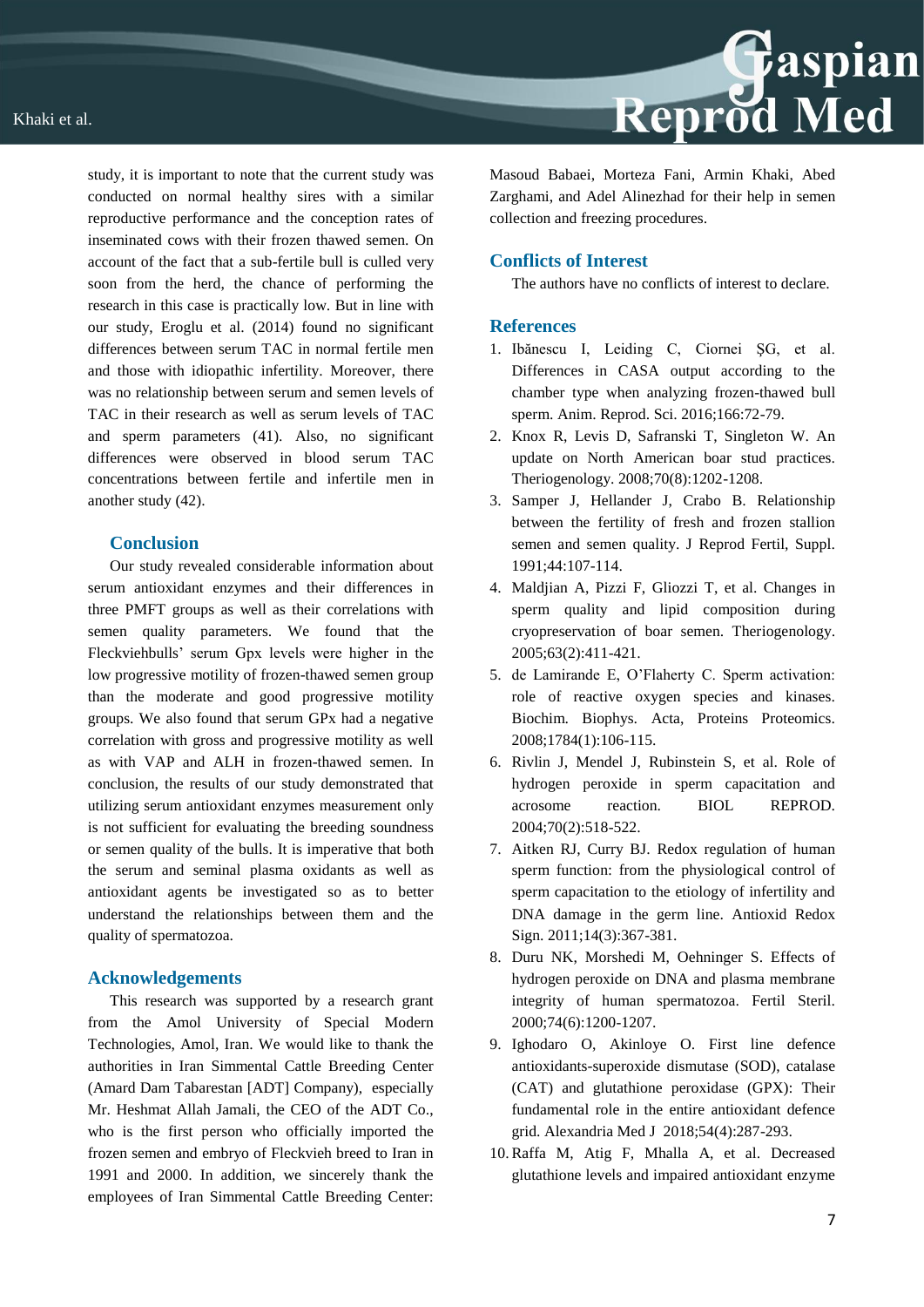activities in drug-naive first-episode schizophrenic patients. BMC psychiatry. 2011;11:124

- 11. Vince S, Žaja IŽ, Samardžija M, et al. Age-related differences of semen quality, seminal plasma, and spermatozoa antioxidative and oxidative stress variables in bulls during cold and warm periods of the year. animal. 2018;12(3):559-568.
- 12. Tvrdá E, Lukáč N, Schneidgenová M, et al. Impact of seminal chemical elements on the oxidative balance in bovine seminal plasma and spermatozoa. J Vet Med. 2013; 2013:125096.
- 13. Kadirve G, Kumar S, Ghosh S, Perumal P. Activity of antioxidative enzymes in fresh and frozen thawed buffalo (Bubalus bubalis) spermatozoa in relation to lipid peroxidation and semen quality. Asian Pacific Journal of Reproduction. 2014;3(3): 210-217.
- 14. Atig F, Raffa M, Ali HB, et al. Altered antioxidant status and increased lipid per-oxidation in seminal plasma of tunisian infertile men. Int J Biol Sci. 2012;8(1):139.
- 15.Jeulin C, Soufir JC, Weber P, et al. Catalase activity in human spermatozoa and seminal plasma. GAMETE RES. 1989 Oct;24(2):185-196.
- 16. Tainer JA, Getzoff ED, Richardson JS, Richardson DC. Structure and mechanism of copper, zinc superoxide dismutase. Nature. 1983;306(5940):284.
- 17.Chabory E, Damon C, Lenoir A, et al. Mammalian glutathione peroxidases control acquisition and maintenance of spermatozoa integrity. J. Animal Sci. 2010 Apr 1;88(4):1321-1331.
- 18. Alavi Shoushtari S, Rezai SA, Kh Ansari M, Khaki A. Effects of the seminal plasma zinc content and catalase activity on the semen quality of water buffalo (Bubalus bubalis) bulls. Pak J Biol Sci 2009;12(2):134-139.
- 19. Eghbali M, Alavi-Shoushtari SM, Asri-Rezaei S, Khadem Ansari M-H, editors. Effects of the seminal plasma iron and lead content on semen quality of Water Buffalo (Bubalus bubalis) bulls. Veterinary Research Forum. 2010;1(3):142 - 148 .
- 20. Kasimanickam R, Kasimanickam V, Thatcher C, et al. Relationships among lipid peroxidation, glutathione peroxidase, superoxide dismutase, sperm parameters, and competitive index in dairy bulls. Theriogenology. 2007;67(5):1004-1012.
- 21.Benedetti S, Tagliamonte MC, Catalani S, et al. Differences in blood and semen oxidative status in

fertile and infertile men, and their relationship with sperm quality. Reprod Biomed Online. 2012;25(3):300-306.

Reprod Med

- 22. Akinloye O, Abbiyesuku FM, Oguntibeju OO, et al. The impact of blood and seminal plasma zinc and copper concentrations on spermogram and hormonal changes in infertile Nigerian men. Reprod. Biol. 2011;11(2):83-97.
- 23. Mahanta R, Gogoi A, Chaudhury P, et al. Association of oxidative stress biomarkers and antioxidant enzymatic activity in male infertility of north-East India. J Obstet Gynaecol India. 2012;62(5):546-550.
- 24. Shamsi M, Venkatesh S, Kumar R, et al. Antioxidant levels in blood and seminal plasma and their impact on sperm parameters in infertile men. 2010.
- 25. Gamal A, El-Maaty AMA, Rawash ZM. Comparative blood and seminal plasma oxidant/antioxidant status of Arab stallions with different ages and their relation to semen quality. Asian Pacific Journal of Reproduction. 2016;5 (5): 428-433.
- 26. Li Y, Kalo D, Zeron Y, Roth Z. Progressive motility–a potential predictive parameter for semen fertilization capacity in bovines. Zygote. 2016;24(1):70-82.
- 27. Samplaski MK, Agarwal A, Sharma R, Sabanegh E. New generation of diagnostic tests for infertility: review of specialized semen tests. Int J Urol Journal. 2010;17(10):839-847.
- 28. Aitken RJ, Sawyer D. The human spermatozoon- not waving but drowning. Adv Exp Med Biol. 2003;518: 85-98.
- 29. El-Tohamy MM. The mechanisms by which oxidative stress and free radical damage produces male infertility. Life Sci J. 2012;9(1):674-688.
- 30. Kumar A, Kroetsch T, Blondin P, Anzar M. Fertility‐associated metabolites in bull seminal plasma and blood serum: 1H nuclear magnetic resonance analysis. Mol Reprod Dev. 2015;82(2):123-131.
- 31. Palani AF. Effect of serum antioxidant levels on sperm function in infertile male. Middle East Fertil. Soc. J. 2018;23(1):19-22.
- 32. Hsieh YY, Chang CC, Lin CS. Seminal malondialdehyde concentration but not glutathione peroxidase activity is negatively correlated with